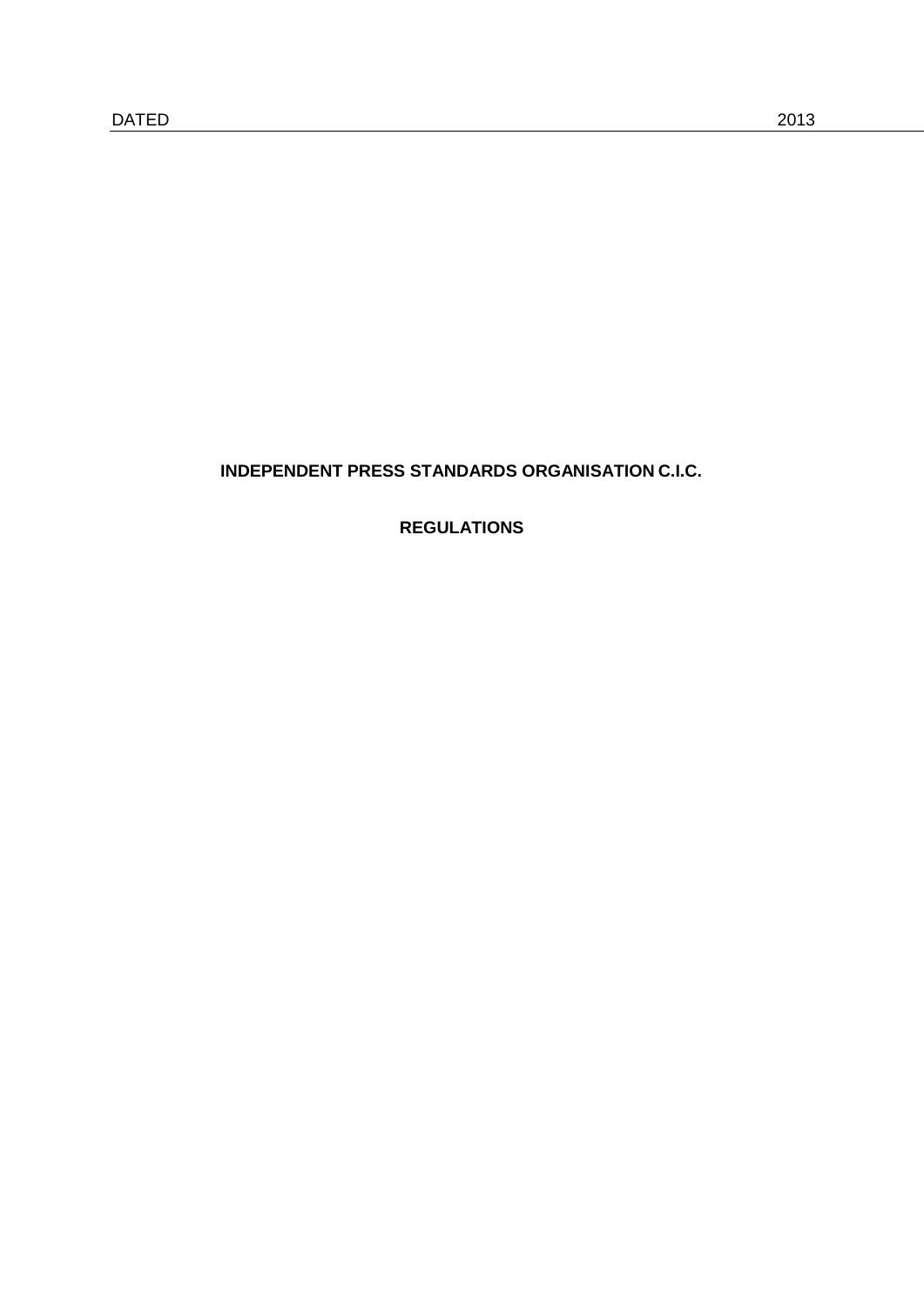### **The Remit of the Regulator**

- 1. The Regulator shall regulate the following material published by Regulated Entities within the UK, the Channel Islands and the Isle of Man, subject to the exceptions in Regulation 3 below:
	- 1.1 editorial content included in a printed newspaper or magazine; and
	- 1.2 editorial content on electronic services operated by Regulated Entities such as websites and apps, including text, pictures, video, audio/visual and interactive content.
- 2. The Regulator may only regulate an entity (other than a Broadcaster) which publishes a printed newspaper or magazine and/or editorial content on electronic services in the United Kingdom, the Channel Islands and the Isle of Man or targets such newspaper, magazine or electronic content at an audience in the United Kingdom, the Channel Islands and the Isle of Man. The Regulator shall not be entitled to refuse membership to any such entity in a way that is unfair, unreasonable or discriminatory.
- 3. Complaints handling by the Regulator shall be restricted to complaints about breaches of the Editors' Code which, for the avoidance of doubt, shall notinclude:
	- 3.1 complaints about TV and radio services regulated by Ofcom and/or the BBC Trust;
	- 3.2 complaints about advertising regulated by the Advertising Standards Authority and/or Advertising Standards Authority (Broadcasting) Limited;
	- 3.3 concerns about matters of taste/decency and due impartiality;
	- 3.4 at the Regulator's discretion, legal or contractual matters which are dealt with more appropriately by the Arbitration Service, the courts or tribunals or elsewhere;
	- 3.5 complaints about books;
	- 3.6 complaints about 'user generated content' posted onto Regulated Entities' websites which has not been reviewed or moderated by the Regulated Entity;
	- 3.7 complaints about online material that is not on sites owned by or under the control of Regulated Entities; or
	- 3.8 complaints from one Regulated Entity about another Regulated Entity.

### **The Regulator's Functions**

- 4. The Regulator shall have the following functions:
	- 4.1 handling complaints about breaches of the Editors' Code;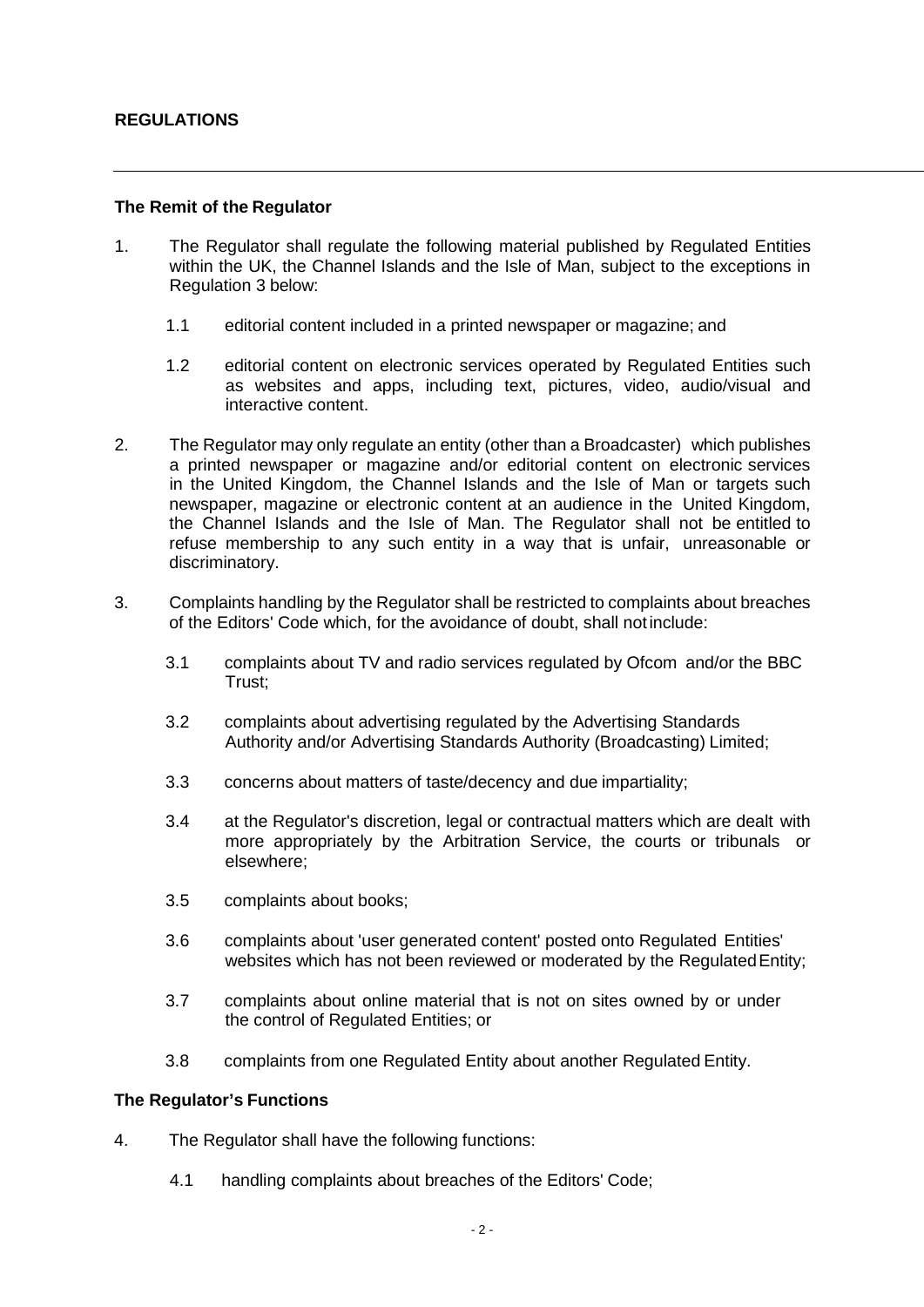- 4.2 monitoring and investigating issues of standards and compliance with the Editors' Code, which shall include:
	- 4.2.1 the monitoring of compliance with the Editors' Code including through the provision by Regulated Entities of annual statements; and
	- 4.2.2 the investigation of, and Adjudication upon the matters set out in Regulation 53;
- 4.3 recording and publishing breaches of the Editors' Code, save that the Regulator may in its discretion determine that there are circumstances where this is inappropriate;
- 4.4 publishing an annual report in accordance with Regulation 52;
- 4.5 providing guidance to Regulated Entities on matters concerning the Editors' Code, including public interest considerations. Such guidance shall be confidential and non-binding and shall not restrict the freedom to publish;
- 4.6 at the discretion of the Regulator, notifying and advising Regulated Entities about their activities in cases where an individual has raised concerns regarding undue press intrusion. Such notification and advice shall be confidential and non-binding and shall not restrict the freedom to publish;
- 4.7 if thought fit by the Regulator's Board following due consideration and consultation, operating a system whereby Regulated Entities are entitled to display a mark or badge determined by the Regulator to denote adherence to the Editors' Code and the Regulations;
- 4.8 providing a confidential whistleblowing hotline for individuals who have been requested by, or on behalf of, a Regulated Entity to act contrary to the Editors' Code; and
- 4.9 providing the Arbitration Service (subject to the terms of the Scheme Membership Agreements).
- 5. In accordance with and subject to the Regulator's Articles, the Regulator's Board is responsible for the management of the Regulator's business for which purpose itmay exercise all of the functions and powers of the Regulator and may delegate any such functions or powers as it sees fit from time to time.
- 6. The Regulator may extend any of the time periods prescribed under these Regulations.

### **Complaints**

### Procedure

- 7. Subject to Regulation 8, the Regulator shall offer without charge a 'complaints handling' service to the public in cases where there is disagreement between a complainant and a Regulated Entity about whether the Editors' Code has been breached.
- 8. The Regulator may, but is not obliged to, consider complaints: (a) from any person who has been personally and directly affected by the alleged breach of the Editors'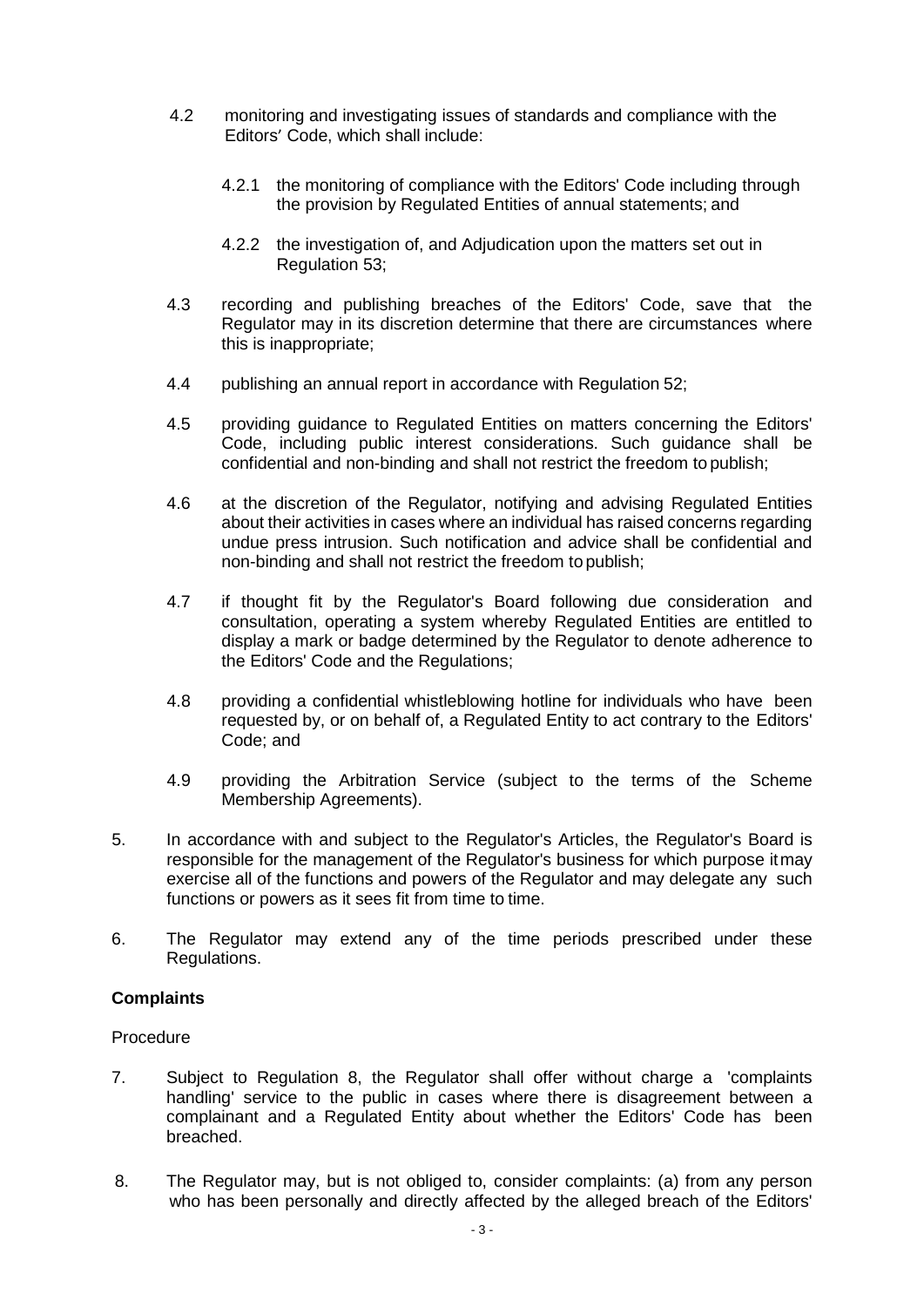Code; or (b) where an alleged breach of the Editors' Code is significant and there is substantial public interest in the Regulator considering the complaint, from a representative group affected by the alleged breach; or (c) from a third party seeking to correct a significant inaccuracy of published information. In the case of third party complaints the position of the party most closely involved should be taken into account. The Regulator may reject without further investigation complaints which show no prima facie breach of the Editors' Code and/or are without justification (such as an attempt to argue a point of opinion or to lobby) and/or vexatious and/or disproportionate.

- 9. The Regulator may, at its discretion, allow a complaint to be brought notwithstanding that legal proceedings (whether civil or criminal) may later be brought concerning the subject matter of the complaint.
- 10. Complaints shall include:
	- 10.1 a copy of the article in question, if there is one;
	- 10.2 a written outline of the concerns by reference to the Editors' Code; and
	- 10.3 any other documents which will help the Regulator to assess the complaint.
- 11. Complaints shall only be accepted if they have been submitted, either to the Regulator or the Regulated Entity, within four months from the date of the conduct or first publication of the article complained of, save that if a complaint is received outside such four month period but within 12 months of the date of first publication of the article complained of, and relates to an article which remains accessible to the public on a Regulated Entity's website or on other electronic services operated by the Regulated Entity, the Regulator shall consider the complaint only if the Regulator considers that it is still possible for it to investigate and adjudicate fairly, having regard to the period of time since first publication.
- 12. Subject to Regulation 11, on receipt of a complaint, the Regulator shall review the complaint to ensure that (a) it falls within the Regulator's remit; and (b) discloses a possible breach of the Editors' Code. If the Regulator is not satisfied that the complaint should proceed, it shall write to the complainant to explain why and shall reject the complaint. A complainant can ask the Regulator to review any rejection decision, but must make this request within 7 days of receiving written confirmation of rejection. The Regulator may re-open the complaint following such review.
- 13. In the case of any complaint which is not rejected by the Regulator or which hasbeen re-opened following a review, in each case pursuant to Regulation 12, the Regulator shall notify the Regulated Entity of the complaint. Consideration of such complaint by the Regulator will not begin until the earlier of: (i) the exhaustion of the Regulated Entity's internal complaints process; (ii) a request by the Regulated Entity for the Regulator to consider the complaint; or (iii) 28 days after the Regulated Entity has received notice of the complaint from the Regulator pursuant to this Regulation 13, unless the Regulator determines that its earlier involvement is essential.

### *Mediation and complaints handling by the Complaints Committee*

- 14. Subject to Regulation 13, the complaint shall be investigated by a complaints committee, acting under the delegated authority of the Regulator's Board, which shall be composed in accordance with Regulation 41 (the **Complaints Committee**).
- 15. This investigation will be conducted in accordance with the procedural requirements set out in Annex C, as amended from time to time by the Regulator's Board as set out in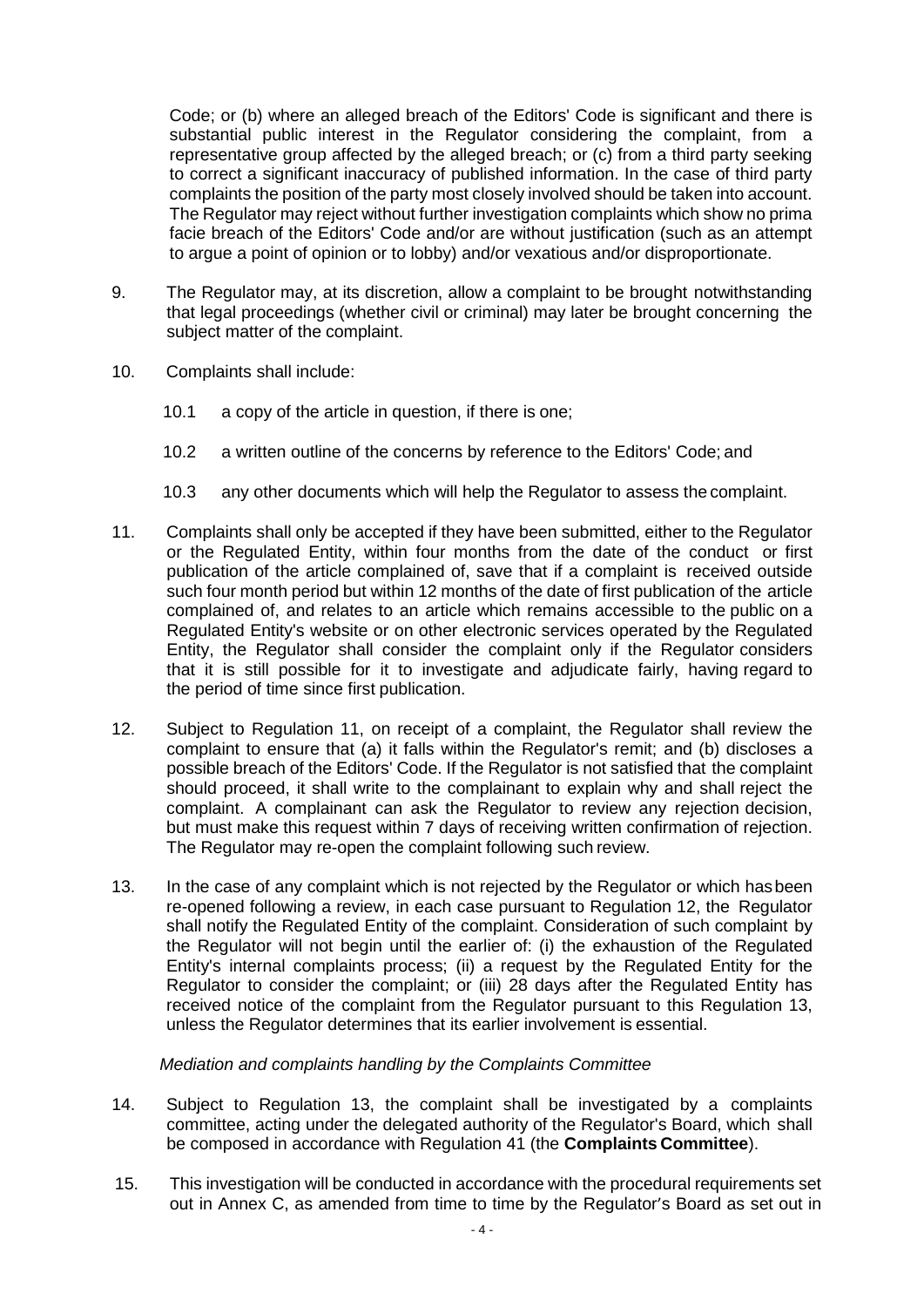the Scheme Membership Agreement.

16. Where appropriate, the Complaints Committee will seek to find a satisfactory resolution to a complaint by facilitating mediation.

### *Inquiries by the Complaints Committee*

- 17. Where the Regulator's Board becomes aware of an alleged breach of Clauses 6.4, 13, 15 and 16 of the Editors' Code, or a prima facie breach of any other Clause except Clause 1, that it reasonably considers to be serious and where the Regulator has received no complaint which leads to an investigation under Regulation 14, it may recommend that the Complaints Committee make inquiries of any Regulated Entity:
	- 17.1 where there is substantial public interest in the Regulator acting in the absence of a complaint and, in respect of Clauses other than 6.4, 13, 15 and 16, such decision is taken by unanimous decision of the Regulator's Board at a board meeting;
	- 17.2 if appropriate, other than in respect of clauses 6.4, 13, 15 and 16, having first obtained the express consent of any party or parties most closely involved;
- 18. Where the Regulator considers suggestions from third parties, it must be satisfied that these are not made without justification (such as an attempt to argue a point of opinion or to lobby) and/or vexatious and/or disproportionate.
- 19. In considering whether to pursue inquiries, the Regulator will take into account the ability of the party or parties most closely involved to pursue a complaint to the Regulator. Where the party or parties appear to have the ability to complain, the Board must be satisfied that there are compelling reasons why the party or parties will not do so, which would justify the Board proceeding in the absence of their complaint.
- 20. The Regulator will seek to obtain relevant material from the party or parties most closely involved and will take into account any material obtained, or any refusal to provide information in its determination, including considering whether it is able to reach a decision.
- 21. In cases where publication has not taken place, other than in respect of Clause 6.4, 13, 15 and 16, a Regulated Entity may notify the Regulator of its belief that the proposed Complaints Committee inquiry would restrict specific legitimate and continuing journalistic activity in a matter incompatible with the Regulator's obligation to have regard at all times to the importance of freedom of expression.
- 22. Following receipt of a notification under Regulation 21 the Committee will suspend any inquiry for 28 days. This period will be extended for successive 28-day periods subject to re-certification by the Regulated Entity. Any such suspension would be lifted at the time of publication.
- 23. Subject to Regulations 17-22, inquiries by the Complaints Committee may be initiated by the Regulator's Board:
	- 23.1 on its own initiative; or
	- 23.2 in response to complaints or suggestions received from employees of Regulated Entities; or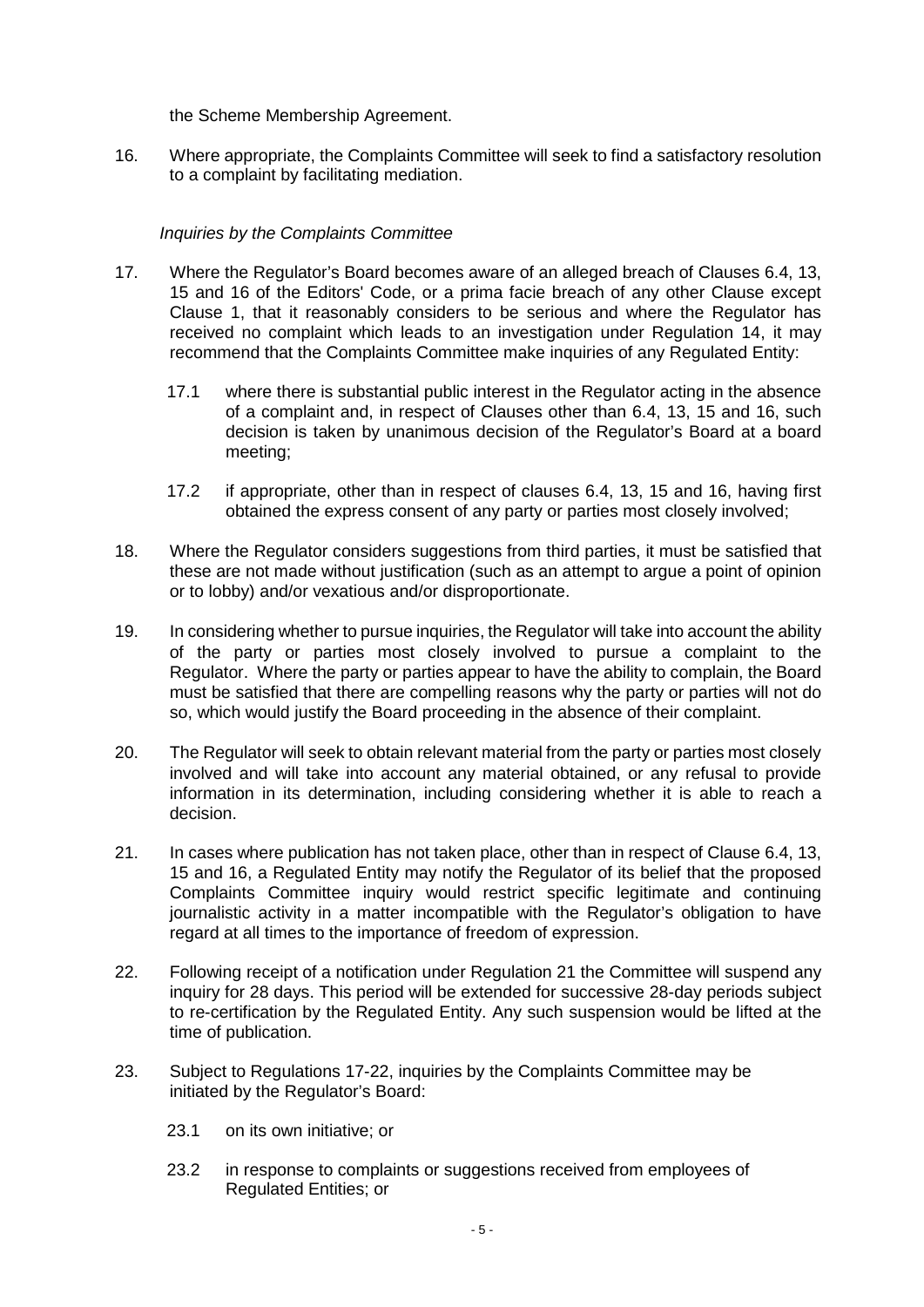- 23.3 from a third party; or
- 23.4 from an individual using the whistleblowing hotline.
- 24. It shall be at the Regulator's sole discretion as to whether or not to initiate an inquiry.
- 25. Such an inquiry shall be treated as a complaint for the purposes of these Regulations.
- 26. No Regulated Entity will be obliged to provide information under this provision in breach of a legal duty of confidentiality.

### *Determination by the Complaints Committee*

- 27. If the complaint is not resolved by mediation, or following the conclusion of inquiries under Regulations 17-22, the Complaints Committee shall determine whether or not there has been a breach of the Editors' Code and shall notify the complainant and any relevant Regulated Entity of its decision.
- 28. If the Complaints Committee determines that there has not been a breach of the Editors' Code, the complaint shall be rejected.
- 29. If the Complaints Committee determines that the Editors' Code has been breached and there has been no request for a review of the decision within the time period set out in Regulation 33, the Complaints Committee shall issue an Adjudication outlining its findings which may include a requirement for the Regulated Entity to takeremedial action.

### *Remedial Action*

- 30. If a complaint is upheld by the Complaints Committee (whether or not after a review), remedial action shall, save as otherwise provided in this Regulation, consist of a requirement for the Regulated Entity to publish a correction and/or an Adjudication, unless the Complaints Committee at its discretion dispenses with such requirement. The nature, extent and placement of such corrections and Adjudications will be determined by the Regulator acting proportionately and taking into account the nature of the Regulated Entity and its Publications. The Regulator will notify the Regulated Entity and the complainant, where applicable, and take account of any comments before requiring publication of a correction or Adjudication. In cases where a Regulated Entity's arrangements for enforcing standards and compliance have been found to be atfault, the Regulator may inform the Regulated Entity in writing that further remedial action is required to ensure the requirements of the Editors' Code are met.
- 31. The power to impose remedial action shall apply equally to:

31.1 individual breaches of the Editors' Code;

31.2 groups of people as described in Regulation 8 where there is no single identifiable individual who has been affected; and

31.3 matters of fact where there is no single identifiable individual who has been affected.

*Review*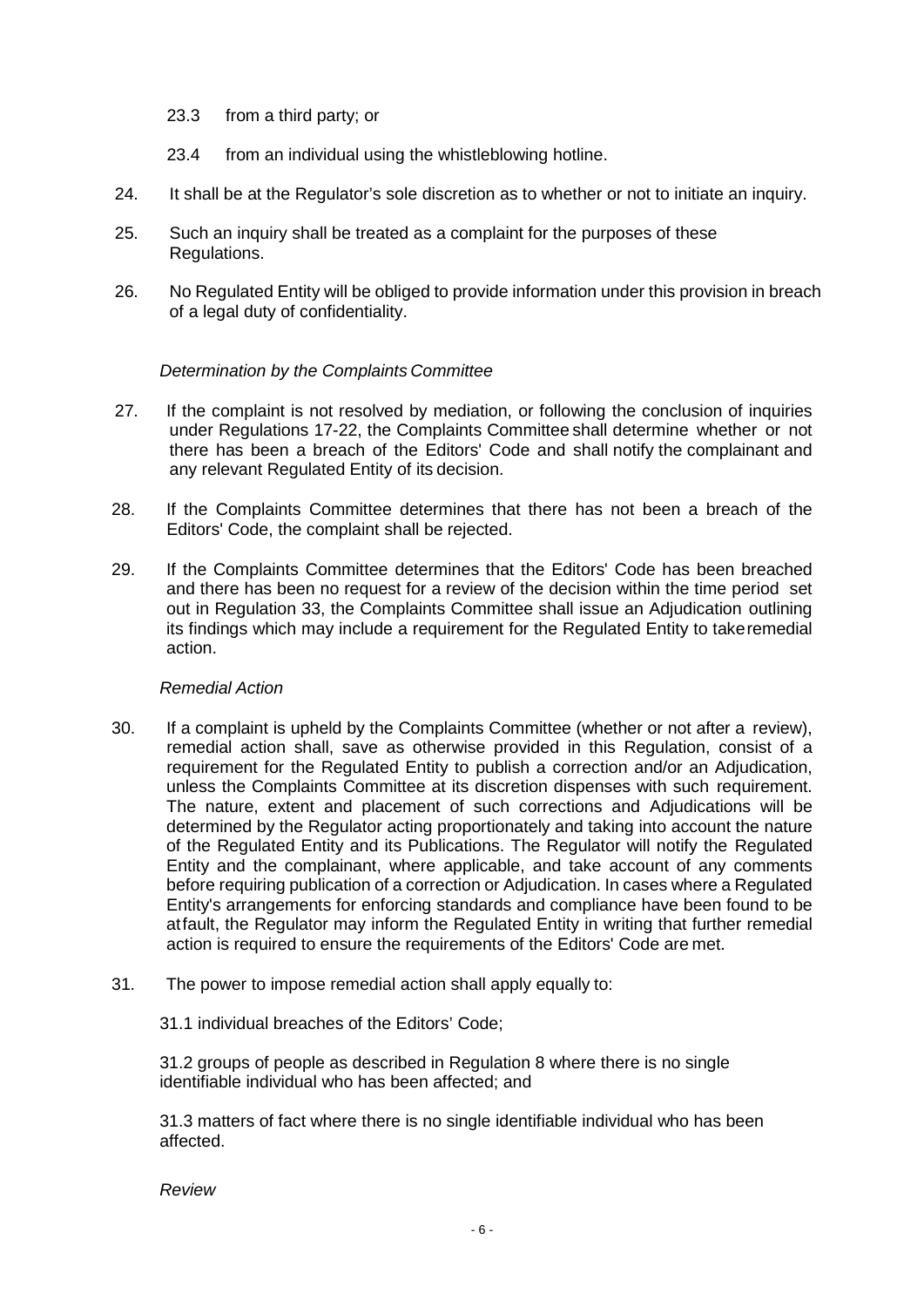- 32. A complainant or Regulated Entity may request that a decision made by the Complaints Committee in accordance with Regulation 27 be reviewed by an independent person, appointed by the Appointments Panel in accordance with the Appointments Principles set out in the Regulator's Articles, who shall not be a member of the Board or Complaints Committee (the **Complaints Reviewer**). Requests for a review by the Complaints Reviewer may be made only on the ground that the process by which the Complaints Committee's decision was made is substantially flawed.
- 33. A request for review by the Complaints Reviewer must be made in writing to the Regulator within 14 days of the relevant decision by the Complaints Committee and it shall be at the Regulator's discretion whether or not to refer the complaint to the Complaints Reviewer.
- 34. If the Regulator decides not to accept the request for review, it shall uphold the Complaints Committee's original decision and the Complaints Committee shall issue an Adjudication outlining its findings which may include a requirement for the Regulated Entity to take remedial action.
- 35. If the Regulator decides to accept the request for review (in whole or in part), it will refer the complaint to the Complaints Reviewer.
- 36. The Complaints Reviewer shall review the process by which the decision of the Complaints Committee was made. Following its review, the Complaints Reviewer shall refer back to the Complaints Committee within 14 days of receiving the request, stating whether or not it considers that the process by which the original decision of the Complaints Committee was made was substantially flawed. If the Complaints Reviewer considers that the process was substantially flawed, the Complaints Committee shall review its decision taking into account the Complaints Reviewer's findings.
- 37. Following review under Regulation 36, the Complaints Committee shall issue an Adjudication outlining its findings which may include a requirement for the Regulated Entity to take remedial action.

*General*

- 38. The Regulator's Board shall at all times remain responsible for, and shall have ultimate discretion in relation to, the decisions of the Complaints Committee.
- 39. Where a Regulated Entity and a complainant reach agreement regarding disposal of a complaint each shall notify the Regulator and, if applicable, the Complaints Committee within 14 days of such agreement and, subject to receipt of such notification, the Regulator or Complaints Committee, as the case may be, shall consider the complaint to be closed.
- 40. If a Regulated Entity offers a remedial measure to a complainant which the Regulator or, if applicable, the Complaints Committee considers to be a satisfactory resolution of the complaint, but such measure is rejected by the complainant, the Regulator or, if applicable, the Complaints Committee shall notify the complainant of the same and that, subject to fulfilment of the offer by the Regulated Entity, it considers the complaint to be closed and a summary of the outcome shall be published on the Regulator's website.

Composition of the Complaints Committee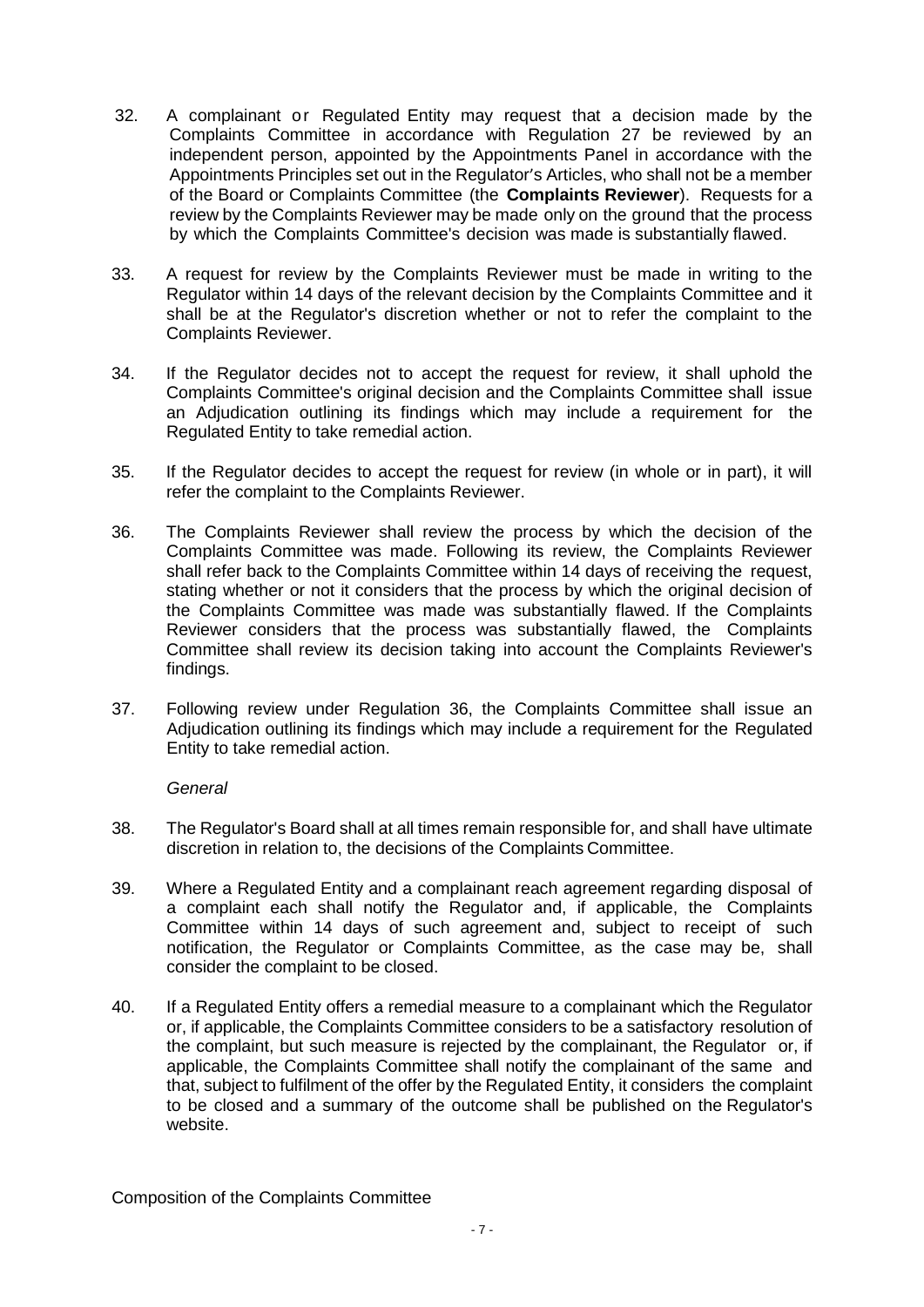- 41. The Complaints Committee shall be a committee of 12 members appointed by the Regulator's Board in accordance with the Appointment Principles set out in the Regulator's Articles and shall comprise:
	- 41.1 the Chair of the Regulator's Board who shall also chair the Complaints Committee but no other members of the Regulator's Board;
	- 41.2 six individuals each of whom is Independent as defined in the Regulator's Articles;
	- 41.3 five individuals who have industry experience as more fully described in the Regulator's Articles;
	- 41.4 the individuals referred to in Regulation 41.2 and Regulation 41.3 shall not be serving editors of bodies that are or could be Regulated Entities, serving members of the House of Commons, the United Kingdom Government, the Scottish Parliament, the Scottish Government, the Welsh Assembly, the Welsh Government, the Northern Ireland Assembly or the Northern Ireland Executive.
- 42. In appointing the members of the Complaints Committee referred to in Regulation 41, the Regulator's Board shall take account of the views of the Regulatory Funding Company as to the suitability of the candidates and shall aim to ensure that there is at all times one member with significant editorial experience at a senior level at each of the following:
	- 42.1 national mass market newspapers;
	- 42.2 national "broadsheet" newspapers;
	- 42.3 Scottish newspapers;
	- 42.4 regional newspapers; and
	- 42.5 magazines.

#### **Standards and Compliance**

Annual statement of the Regulated Entity

- 43. Each year, every Regulated Entity shall submit to the Regulator a statement containing the information identified in Annex A and such information required under the Regulated Entity's Scheme Membership Agreement.
- 44. The Regulator's Board shall require that the Annual statements must be submitted by a specified date, ensuring thatRegulated Entities are provided with at least 56 days' notice.
- 45. The statements submitted by Regulated Entities in accordance with Regulation 43 shall be published by the Regulator on its website and the Regulator may require that these statements are accessible to the public by the Regulated Entities through their websites or Publication(s).
- 46. The Regulator shall review these statements and identify any areas of concern. Any such concerns shall be notified to the relevant Regulated Entities, who shall respond to any queries raised within 21 days. On receipt of these responses, the Regulator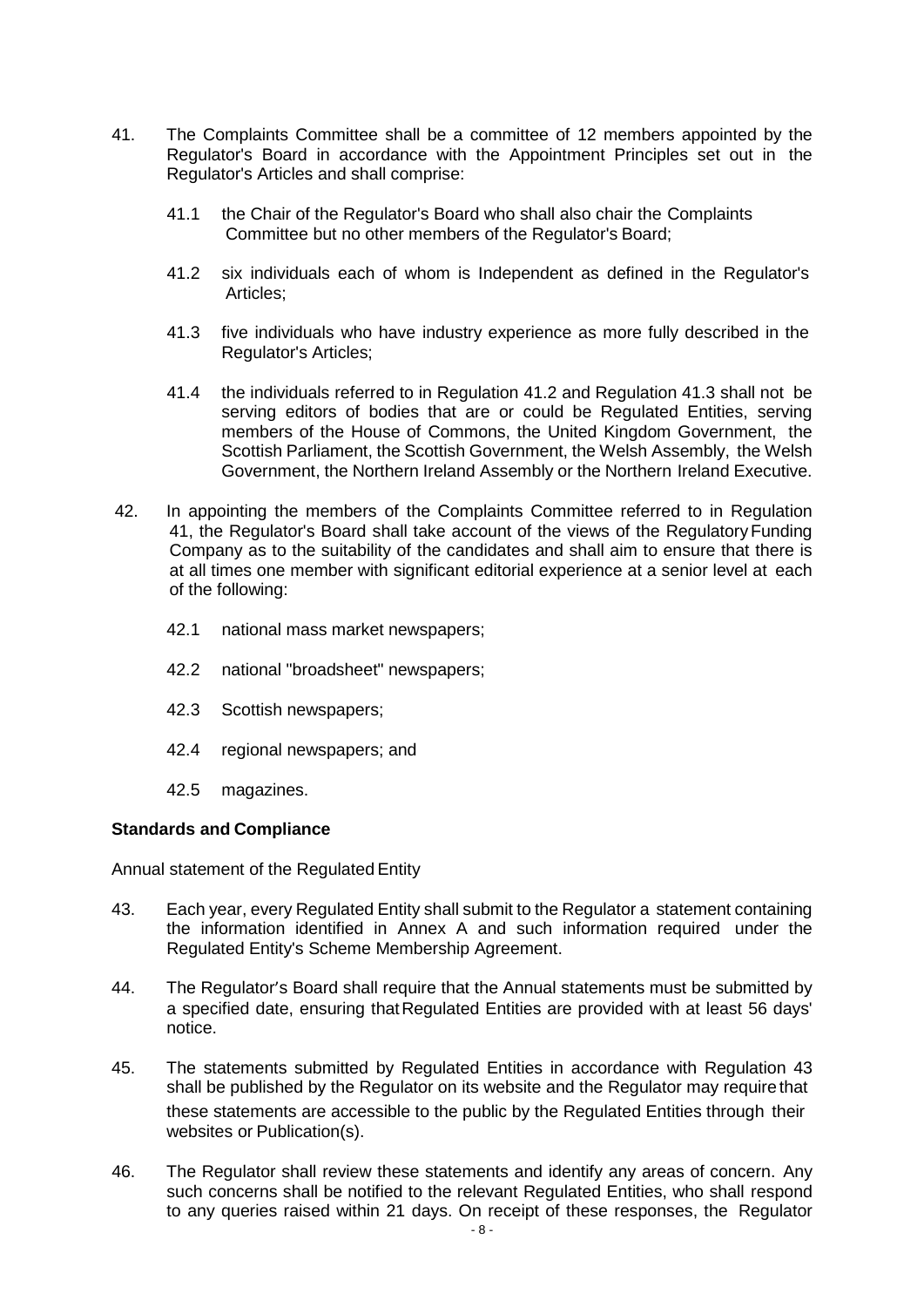may prepare a confidential report identifying any issues of concern and listing any points that require further investigation and shall send a copy of the report to any Regulated Entity concerned.

Quarterly statements by the Regulated Entity

- 47. Following the conclusion of a Standards Investigation or further to a requirement of remedial action issued by the Complaints Committee in accordance with Regulation 30, or following the identification of an area of concern in an Annual statement, the Regulator may require that a Regulated Entity submit Quarterly statements containing the information set out in Annex B in relation to a specified publication, for a specific period commencing on a future date to be specified by the Regulator.
- 48. The Regulator shall determine the dates by which the Quarterly statements must be submitted. Regulated Entities will be provided with at least 28 days' notice.
- 49. The Quarterly statements submitted by the Regulated Entities in accordance with Regulation 47, and information contained within them, shall be confidential and will not be published by the Regulator.
- 50. The Regulator shall review these statements and identify any areas of concern. Any such concerns shall be notified to the relevant Regulated Entities, who shall respond to any queries raised within 21 days. On receipt of these responses, the Regulator may prepare a confidential report identifying any issues of concern and listing any points that require further investigation and shall send a copy of the report to any Regulated Entity concerned.
- 51. The Regulator will keep any requirement imposed under this clause under review every quarter and will notify the Regulated Entity of the outcome of the review.

Annual report of the Regulator

- 52. Each year, the Regulator shall publish an annual report which shall include:
	- 52.1 the identity of the Regulated Entities and a record of any significant change in the number of Regulated Entities;
	- 52.2 the number of articles in relation to which the Regulator has handled substantive complaints and the outcomes reached, both in aggregate for all the Regulated Entities and in relation to each Regulated Entity; provided that for these purposes complaints which:
		- 52.2.1 are not pursued by the complainant;
		- 52.2.2 are rejected under Regulation 12;
		- 52.2.3 are disposed of by agreement between the complainant and the Regulated Entity outside of the complaints process and duly notified in accordance with Regulation 39; or
		- 52.2.4 are considered closed under Regulation 40 by the Regulator or Complaints Committee following an offer by the Regulated Entity of a remedial measure

shall not be regarded as substantive complaints;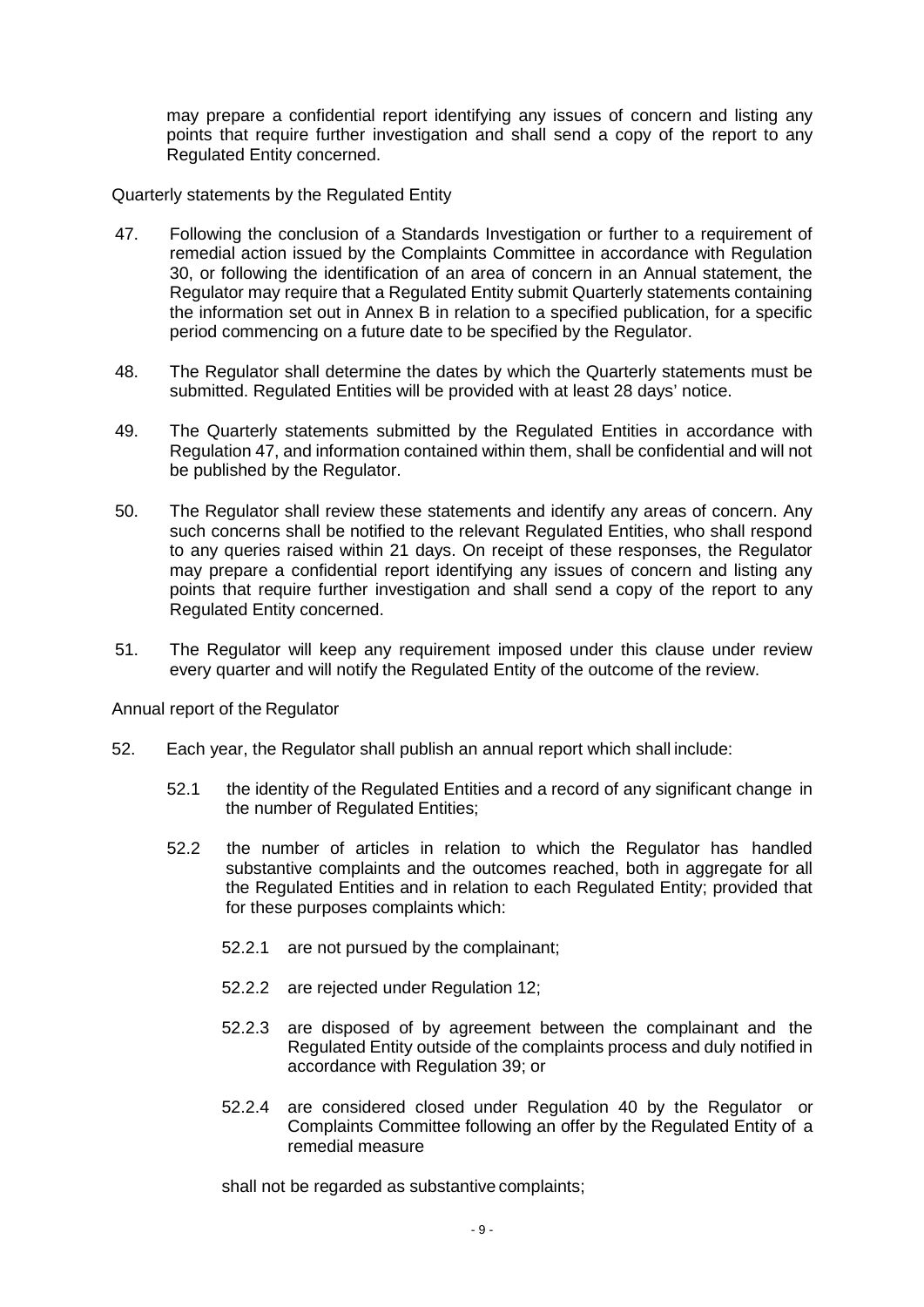- 52.3 a summary of any Standards Investigations carried out and the outcome of such investigations;
- 52.4 a report on the adequacy and effectiveness of the compliance processes and procedures adopted by the Regulated Entities; and
- 52.5 any information about the Arbitration Service, including the extent to whichthe Arbitration Service has been used.

Commencement of a Standards Investigations

- 53. The Regulator may require that a Standards Investigation takes place in one or more of the following circumstances:
	- 53.1 where the Regulator reasonably considers that there may have been serious and systemic breaches of the Editors' Code (a **Systemic Failure**);
	- 53.2 where there has been one or more failure or failures to comply with the requirements of the Regulator's Board;
	- 53.3 in exceptional circumstances, where the Regulator reasonably considers that an investigation is desirable because substantial legal issues or Editors' Code compliance issues are raised about the practices of a Regulated Entity or Regulated Entities;
	- 53.4 where an annual statement identifies significant issues of concern, either in relation to a single incident, a Regulated Entity's compliance processes or a pattern of significant, serial or widespread breaches of the Editors' Code;
	- 53.5 where, on analysis of statutory authority reports into press standards, in the view of the Regulator there have been substantial Editors' Code compliance issues identified at one or more Regulated Entity.
- 54. Investigations may be started by the Regulator on its own initiative, or in response to recommendations from the Complaints Committee, complaints or suggestions received from employees of Regulated Entities or a third party or from an individual using the whistleblowing hotline save that it shall be at the Regulator's sole discretion as to whether or not to commence a Standards Investigation.

Terms of reference for a Standards Investigation

55. The Regulator's Board shall determine the proposed remit and terms of reference for a Standards Investigation taking into account the nature of the Regulated Entity and its Publication(s). On the commencement of a Standards Investigation the Regulator will notify the Regulated Entity or Regulated Entities of the terms of reference for a Standards Investigation and the reason for its being launched and will take into account any comments received in response before finalising the terms of reference.

#### Procedure

- 56. A Standards Investigation shall be conducted by an investigation panel which shall be composed in accordance with Regulation 69 below (the **Investigation Panel**).
- 57. The Investigation Panel shall at all times act reasonably in discharging its responsibilities. It may seek assistance from third parties, such as lawyers and experts, but only where this is necessary and proportionate. The Investigation Panel shall be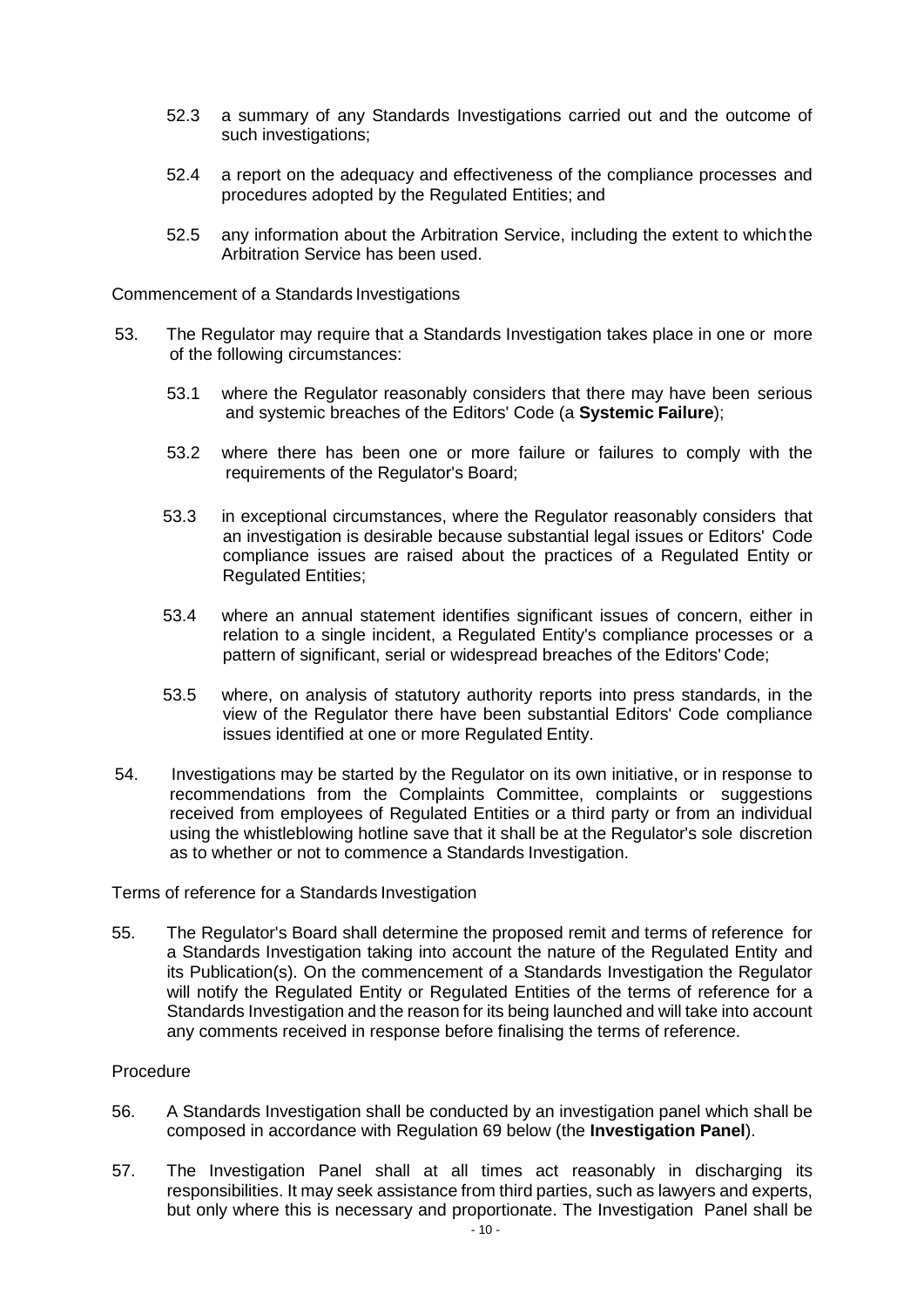under a duty to ensure that any investigation is carried out in a manner that is:

- 57.1 independent of the interests of the press or any third party;
- 57.2 proportionate to the issues raised;
- 57.3 fair to the people involved, including any person directly affected by the published articles or conduct under investigation, the newspaper ormagazine, its editors and journalists;
- 57.4 objective and open-minded as to outcome; and
- 57.5 consistent with the terms of reference set for the specific investigation.
- 58. The Investigation Panel may request the Regulated Entities which are the subject of the investigation to provide:
	- 58.1 documents (which for these purposes mean anything in which information of any description is recorded);
	- 58.2 answers to questions raised, either about practices generally or the facts relating to a particular incident or incidents;
	- 58.3 access to key personnel, for example the editor, deputy editor or assistant editor, and any journalists concerned with the matters under investigation, for meetings and taped interviews.
- 59. The Investigation Panel shall invite representatives from the Regulated Entities which are the subject to the investigation to attend a meeting, in order to answer questions from the Investigation Panel about the issues raised. Representatives shall be permitted to make oral representations to the Investigation Panel to allow the Investigation Panel to determine the issues, and any outcome, fairly.

### **Disputes**

- 60. If a Regulated Entity refuses to provide information, or attend any meeting, requested by the Investigation Panel, this refusal, and any reasons given for it, will be notified to the Regulator's Board.
- 61. If at any stage a dispute arises between the Regulated Entity under investigation and the Investigation Panel about matters including the scope of the investigation or the need for documentary evidence, this may be referred to the Regulator's Board for determination. The Regulator's Board's decision shall be final, subject to Regulation 82.
- 62. Without prejudice to Regulation 61, if a Regulated Entity declines to provide material voluntarily, the Regulator shall have the power (in the Scheme Membership Agreements) to compel the production of documents, seeking specific performance of the Scheme Membership Agreement if necessary, subject to Regulation 78 (sources) and Regulation 81 (privilege) below. The Regulator shall have the power to bring legal proceedings to compel the production of documents.

### The Investigation Panel's Decision

63. The Investigation Panel shall prepare a confidential draft report providing details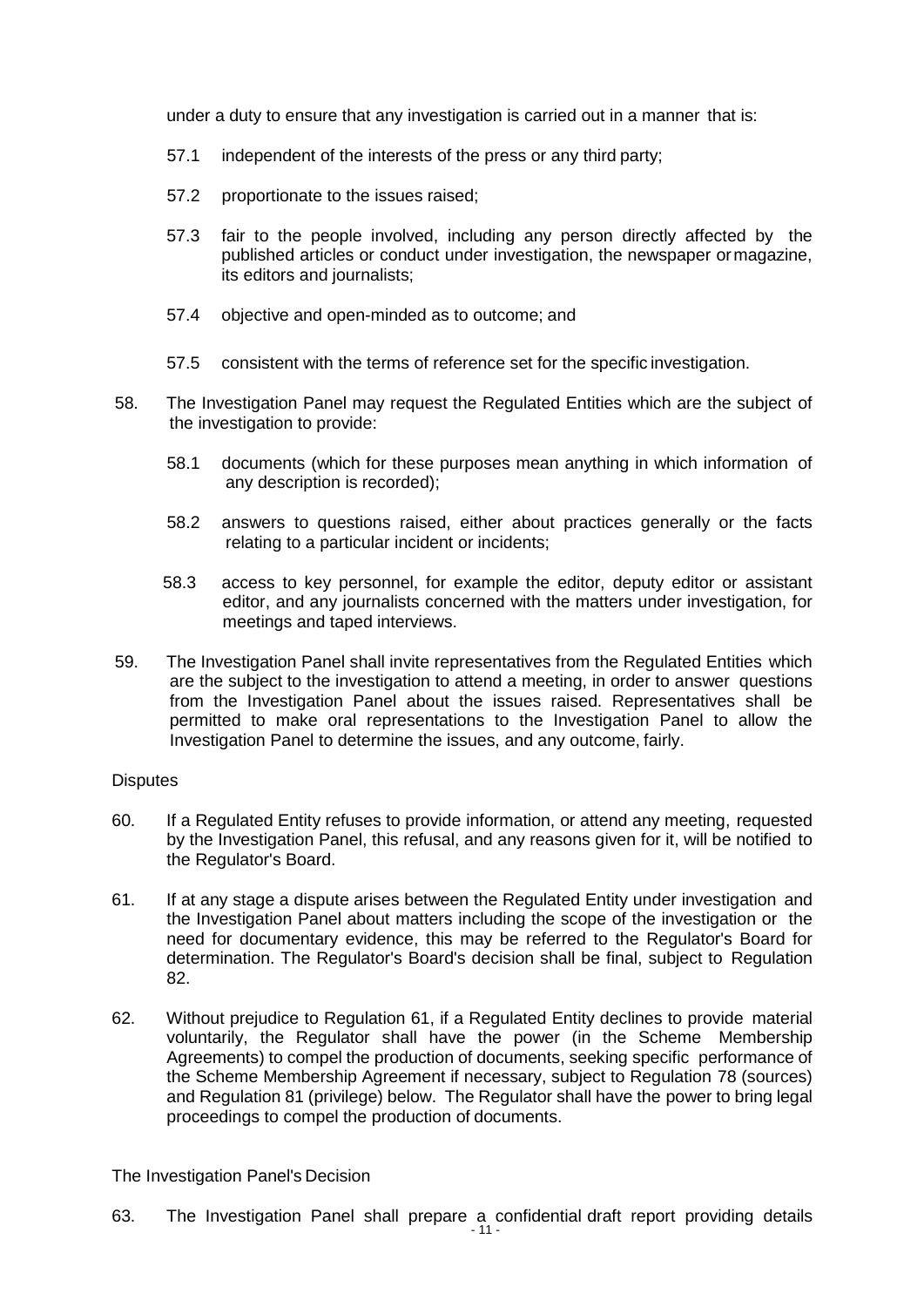of its investigation and draft recommendation(s). The draft report shall be provided to Regulated Entities which are the subject of the investigation, and to any third party likely to be directly affected by the Investigation Panel's decision, for example journalists accused of wrongdoing. It shall not be provided to any original complainant(s), except to the extent that the report is about the original complainant. All recipients shall have 28 days to prepare any written submissions in response to the draft report and the issues raised by it. All submissions received shall be considered by the Investigation Panel at a meeting.

- 64. The Investigation Panel shall then reach a decision on the investigation. The Investigation Panel shall give reasons for its decision(s) and shall notify the Regulated Entity concerned.
- 65. The Investigation Panel shall inform the Regulator's Board of its decision so that the Regulator's Board may determine the appropriate sanction(s), if any, for the Regulated Entity concerned, taking into account the nature of the Regulated Entity and its Publication(s).

#### **Sanctions**

- 66. The Regulator's Board may impose one or more of the following sanctions only following a decision by the Investigation Panel:
	- 66.1 publish an Adjudication outlining its findings which may include a requirement for the Regulated Entity to take remedial action;
	- 66.2 require the Regulated Entity to pay a fine subject to Regulation 67;
	- 66.3 require the Regulated Entity to pay the reasonable costs of a Standards Investigation subject to Regulation 67;
	- 66.4 require the submission of quarterly statements for a specified period in accordance with clause 47 above; and
	- 66.5 terminate the Regulated Entity's Scheme Membership Agreement with the Regulator.
- 67. The Regulator's Board will only impose fines or costs where the Regulated Entity's conduct is sufficiently serious. Any fines or costs will be flexible in amount and will be determined in accordance with the Financial Sanctions Guidance. No fine or costs will be imposed unless the Regulated Entity has first been given the opportunity to attend a hearing at which the potential imposition of a fine or requirement to pay costs will be considered.
- 68. The Financial Sanctions Guidance shall be issued from time to time by the Regulator's Board. Amendments will be reasonable and approved by the Board in consultation with the Regulatory Funding Company.

Composition of Investigation Panel

69. The Regulator's Board shall appoint a standing pool of Investigations Panelists in accordance with the Appointment Principles set out in the Regulator's Articles for the purposes provided under these Regulations. The Investigation Panel shall comprise three members, drawn from the panelists appointed under this Clause, as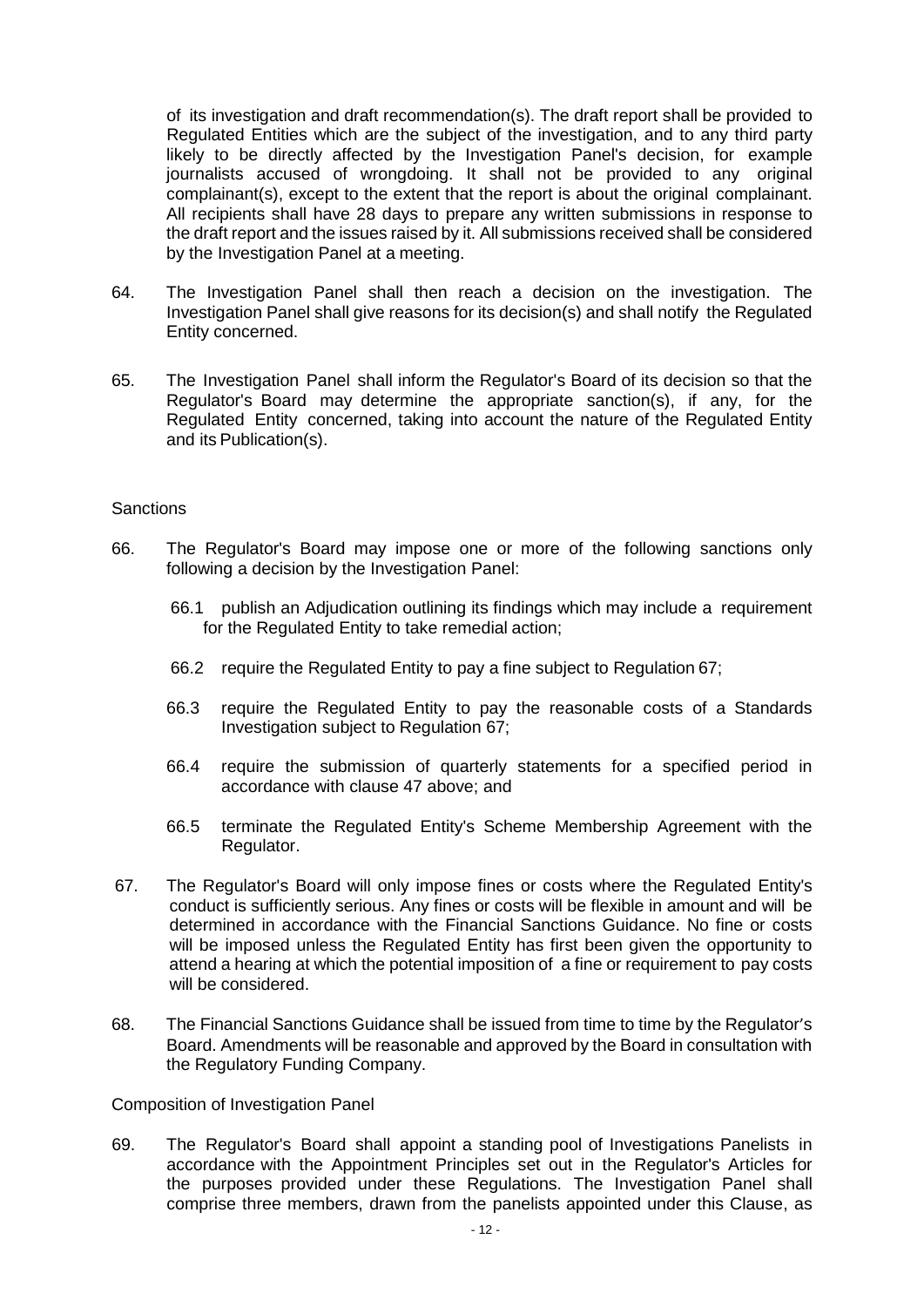follows:

- 69.1 two individuals each of whom is Independent (as defined in the Regulator's Articles);
- 69.2 one individual who has experience in a senior position with the newspaper or magazine industry (as more fully described in the Regulator's Articles), save that such individual shall not have a connection with a Regulated Entity which is the subject of a Standards Investigation; and
- 69.3 the individuals referred to in Regulation 69.1 and 69.2 shall not be serving editors of bodies that are or could be Regulated Entities, or current serving members of the Editors' Code of Practice Committee or the Regulator's Board or any individual Connected (as defined in the Regulator's Articles) to the Regulatory Funding Company.
- 70. The Investigation Panel shall conduct its proceedings as it considers appropriate subject to any requirements imposed by the Regulator's Board.

#### Review

- 71. Where the Regulator's Board has imposed a sanction on a Regulated Entity pursuant to Regulation 66, the Regulated Entity may request in writing to the Regulator a review of the decision of the Investigation Panel under Regulation 63 and/or the Board under Regulations 65-66.
- 72. A request for a review under Regulation 71 may be made only on the ground that the process followed by the Investigation Panel was substantially flawed or that the decision of the Board is manifestly unfair.
- 73. A request for a review should contain a full statement of the grounds for the review and should be sent to the Regulator within 14 days of the date of the Regulated Entity's receipt of the decision of the Board under Regulations 65-66. The Regulator has a discretion to consider whether further evidence will be taken into account and will require an explanation of why evidence was not previously submitted.
- 74. On receipt of the Regulated Entity's statement pursuant to Regulation 73 the Regulator shall refer the matter to a Reviewer appointed by the Appointments Panel in accordance with the Appointments Principles, with its response. The Reviewer shall be independent (as defined in the Regulator's Articles) and of highest integrity, and shall not be a member of the Regulator's Board, the Complaints Committee or the Investigation Panel.
- 75. The Reviewer shall conduct the review based upon the documentation submitted by the Regulated Entity and any response from the Regulator. It may dismiss the request for review or remit the matter back to the Board with recommendations as to whether the Board should confirm or vary the decision under review.
- 76. The Reviewer shall prepare a note of the review of the decision and shall send it in draft with recommendations to the Regulated Entity, which shall have 14 days to make any comments on the draft (including to correct inaccuracies) or to accept the findings and recommendations.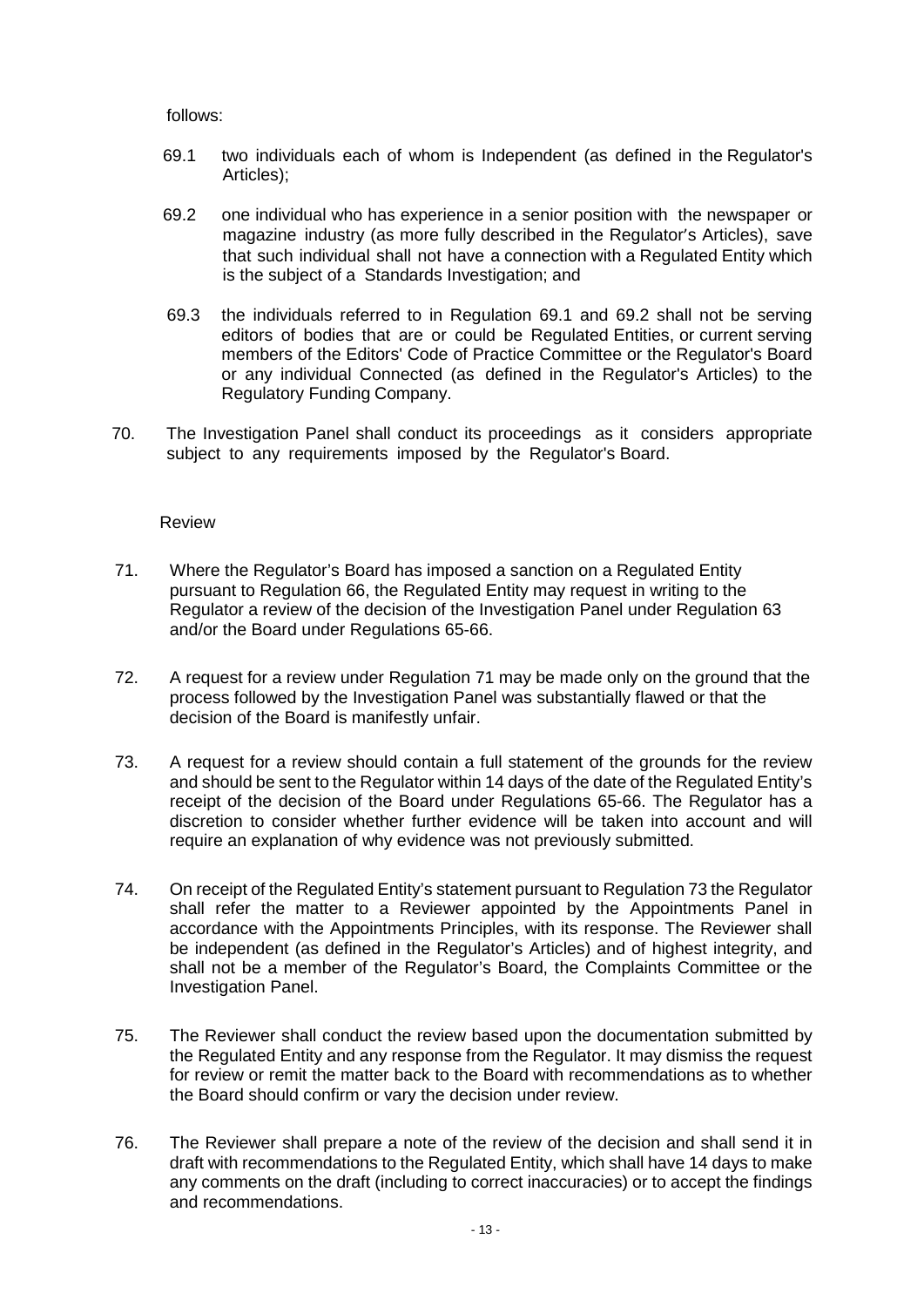77. If the Reviewer has remitted the matter back to the Board, s/he must provide a written report with recommendations and findings, taking into account the response of the Regulated Entity. The Board shall consider the matter taking into account the recommendations and findings of the Reviewer and will notify the Regulated Entity of its decision either to confirm or vary the original decision promptly.

### **Privilege and Confidentiality**

- 78. Nothing in these Regulations or the Scheme Membership Agreement shall give the Regulator or any of its directors, employees, members, panel members or advisers the right to require access to, or copies of, materials or information to the extent that such disclosure will, or would reasonably be considered likely to, reveal confidential sources of information.
- 79. Subject to any relieving provisions in these Regulations from time to time relating to disclosure of information and provided that the Regulator has given at least seven days' notice to the Regulated Entity of intended publication which notice specifies the intended date of publication the decisions of the Regulator in relation to complaints and investigations may, at the Regulator's discretion, be made public save that the Regulator may determine that there are circumstances where this is inappropriate or where redactions are required, (for example, where publication might cause an unjustified interference with any individual's rights under Article 8 of the European Convention on Human Rights).
- 80. It shall be the duty of Regulated Entities to ensure that if they submit any material to the Regulator which is commercially sensitive or is subject to any provisions of the Data Protection Act 1998 that they clearly mark it as such and bring this to the attention of the Regulator. In such circumstances, the Regulator shall discuss with the Regulated Entity concerned how that material shall be handled and, subject to the approval of the Chair of the Regulator's Board, the Regulated Entity may redact such material.
- 81. Nothing in these Regulations or the Scheme Membership Agreement shall give the Regulator or any of its directors, employees, members, panel members or advisers the right to require access to, or copies, of materials or information which is protected by professional privilege or where the materials or information sought by the Regulator may be considered self-incriminating in a contemplated criminal prosecution of the provider.
- 82. Should any dispute arise over whether material is privileged or commercially sensitive or a source is confidential, an independent Queen's Counsel shall be retained to review the material and adjudicate on whether it is privileged or commercially sensitive or confidential as the case may be, the costs of Queen's Counsel to be met in the first instance by the Regulator (but the reasonable costs of such Queen's Counsel may, at the Regulator's discretion, be recoverable from the Regulated Entity concerned as a cost of the investigation).
- 83. Where any material is redacted pursuant to Regulation 80 or is:
	- 83.1 privileged
	- 83.2 commercially sensitive
	- 83.3 identifies a confidential source; or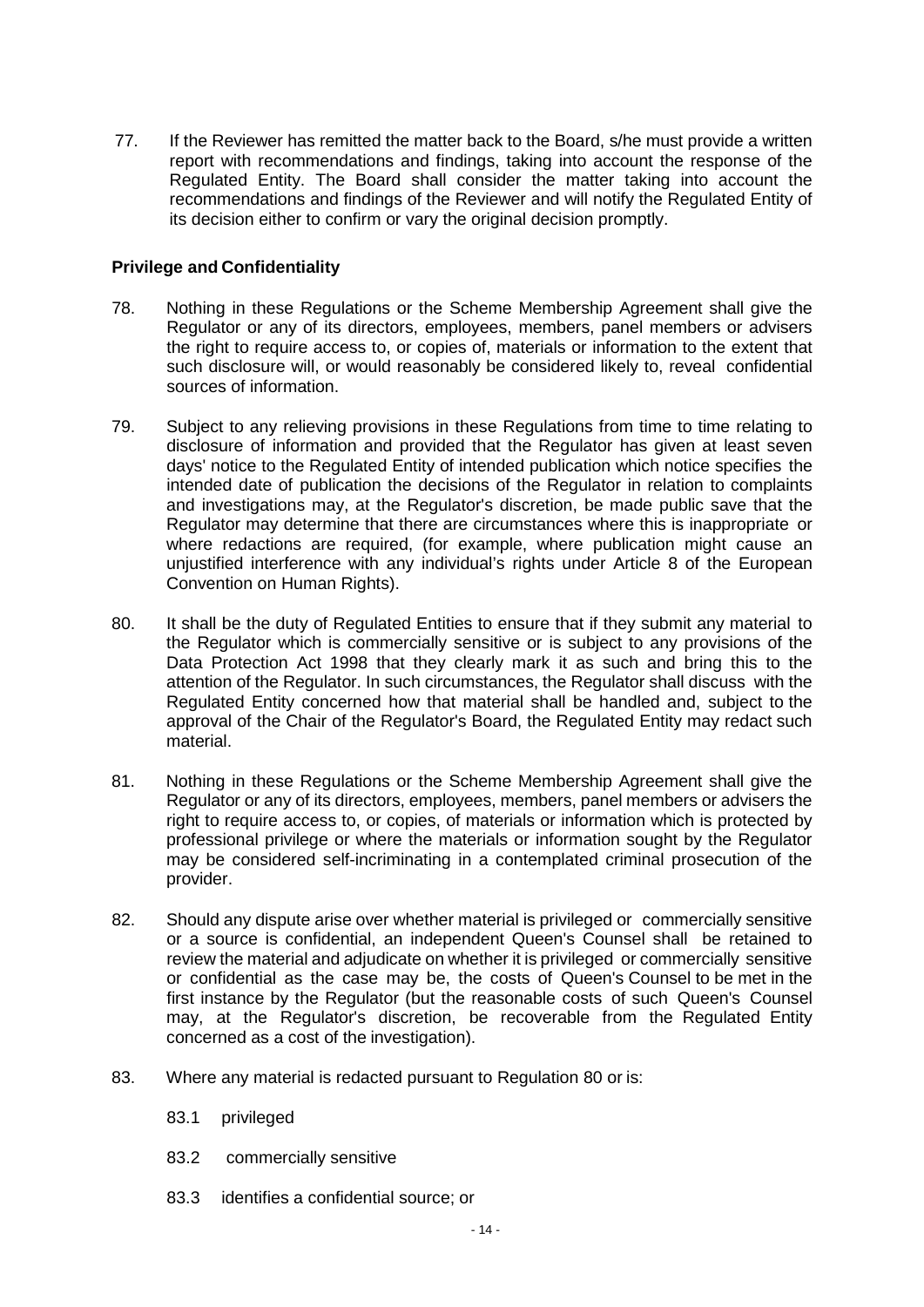83.4 is subject to any provisions of the Data Protection Act 1998

and accordingly is not disclosed to any third party, the Regulator may in its discretion not rely on any such material in carrying out its functions in relation to complaints handling or a standards investigation.

84. Notwithstanding any other obligation of confidentiality the Regulator may makes public its findings in relation to any complaints handling or standards investigation save to the extent that they fall within Regulation 83.1 to 83.4 above.

#### **Interpretation**

- 85. Unless otherwise specified in these Regulations, the capitalised terms in these Regulations shall have the meanings given in the Scheme Membership Agreement.
- 86. For the purposes of these Regulations:
	- 86.1 **Scheme Membership Agreement** has the meaning given in the Articles of Association of the Regulatory Funding Company;
	- 86.2 **Broadcaster** means: (i) the holder of a licence under the Broadcasting Act 1990 or 1996; (ii) the British Broadcasting Corporation; or (iii) Sianel Pedwar Cymru; and
	- 86.3 **Adjudication** means a decision of the Regulator or Complaints Committee on the outcome of a complaint or inquiry under Regulations 17-22.
	- 86.4 All references to clauses in the Editors' Code of Practice refer to the clauses so numbered in the Editors' Code of Practice in effect on 1 January 2016.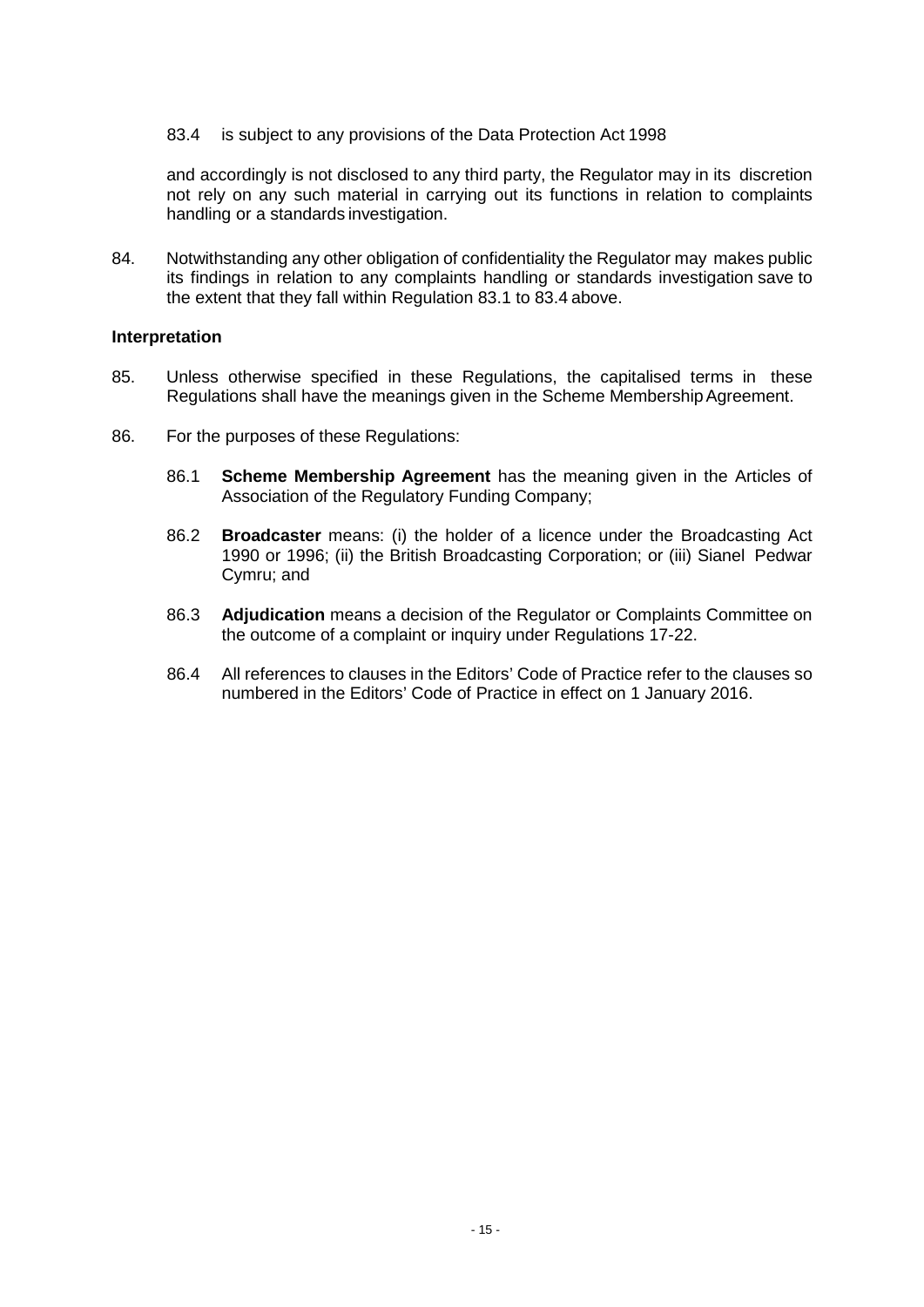### **ANNEX A**

Matters to be set out as part of the Regulated Entities' annualstatement:

- 1. Factual information about the Regulated Entity:
- 1.1 A list of its titles/products.
- 1.2 The name of the Regulated Entity's responsible person.
- 1.3 A brief overview of the nature of the Regulated Entity. It is not expected that this will be longer than one or two paragraphs.
- 2. Copies of any internal manuals, codes or guidance used by journalists.
- 3. Brief details of the compliance process, including how the Regulated Entity deals with:
- 3.1 Pre-publication guidance under Regulation 4.5;
- 3.2 Verification of stories;
- 3.3 Compliance with the Editors' Code, including any adverse findings of the Regulator and steps taken to address such findings;
- 3.4 Editorial complaints which the Complaints Committee determines under Regulation 27;
- 3.5 Training of staff.

It is not expected that this will be longer than 1-3 pages in mostinstances.

- 4. Details of the steps taken by the Regulated Entity in response to any adverse Adjudications by the Regulator during the previous year.
- 5. In determining the level of detail to be included in a Regulated Entity's annual statement, the Regulator shall take into account the nature of the Regulated Entity including its size, the number of staff employed, number of Publications, circulation figures of the Publication(s) and annual turnover.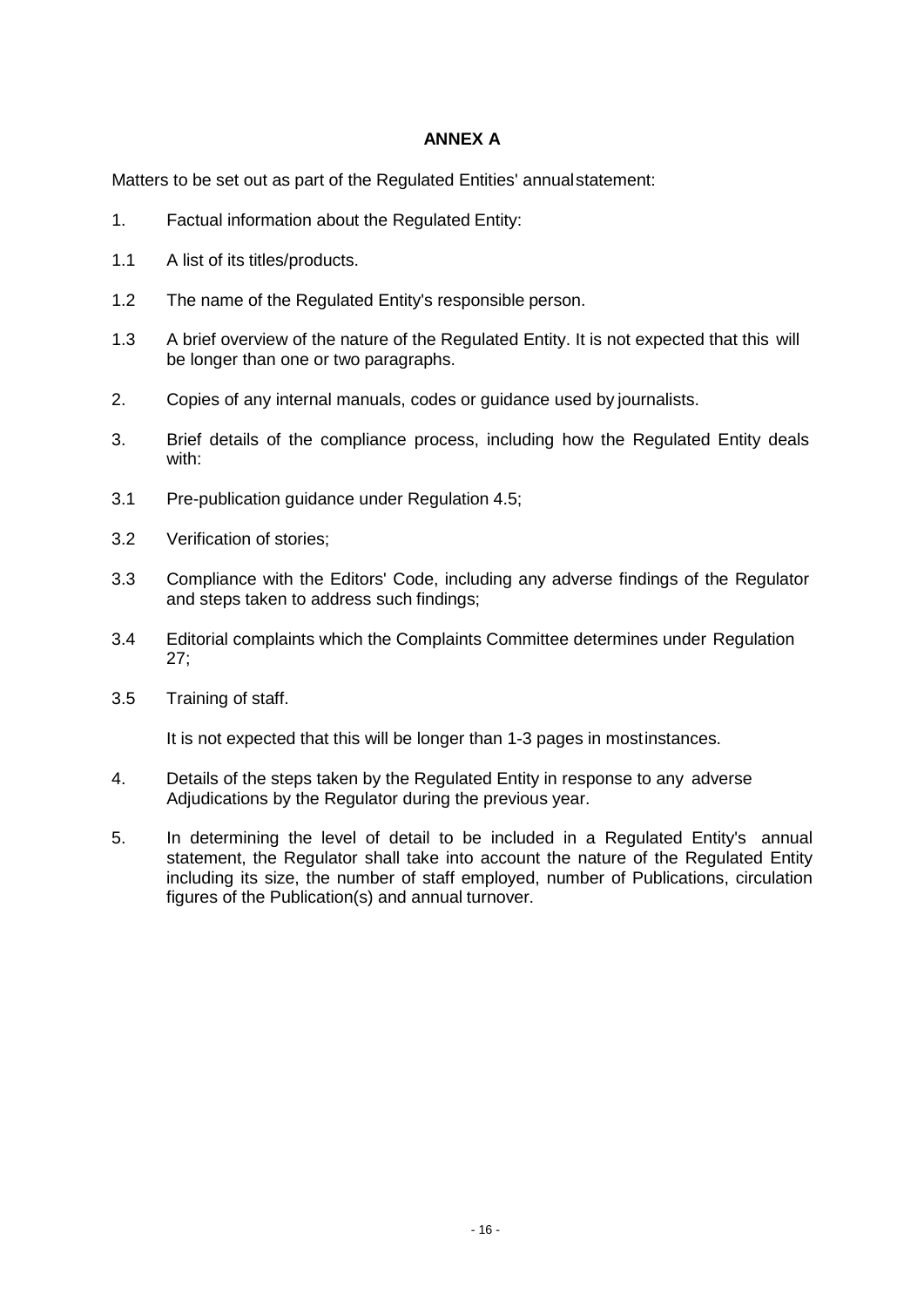### **ANNEX B**

- 1. Matters to be set out as part of the Regulated Entities' quarterly statements:
- 2. The name of the Regulated Entity's responsible person.
- 3. Brief details of all formal written Code complaints which the Regulated Entity has received and concluded. The brief detail must include the name of the complainant, headline, date of article, content or activity complained about, the conclusion reached and remedy agreed, if any.
- 4. A record of publication of corrections, clarifications, apologies or amendments online or in print
- 5. A record of all complaints which have been referred to the Regulated Entity from IPSO.
- 6. The Regulated Entity shall not be required, under 3 and 4, to provide details of complaints about minor inaccuracies or which have been resolved following minor amendment to an online article.
- 7. No Regulated Entity will be obliged to provide information in a breach of a legal duty of confidentiality.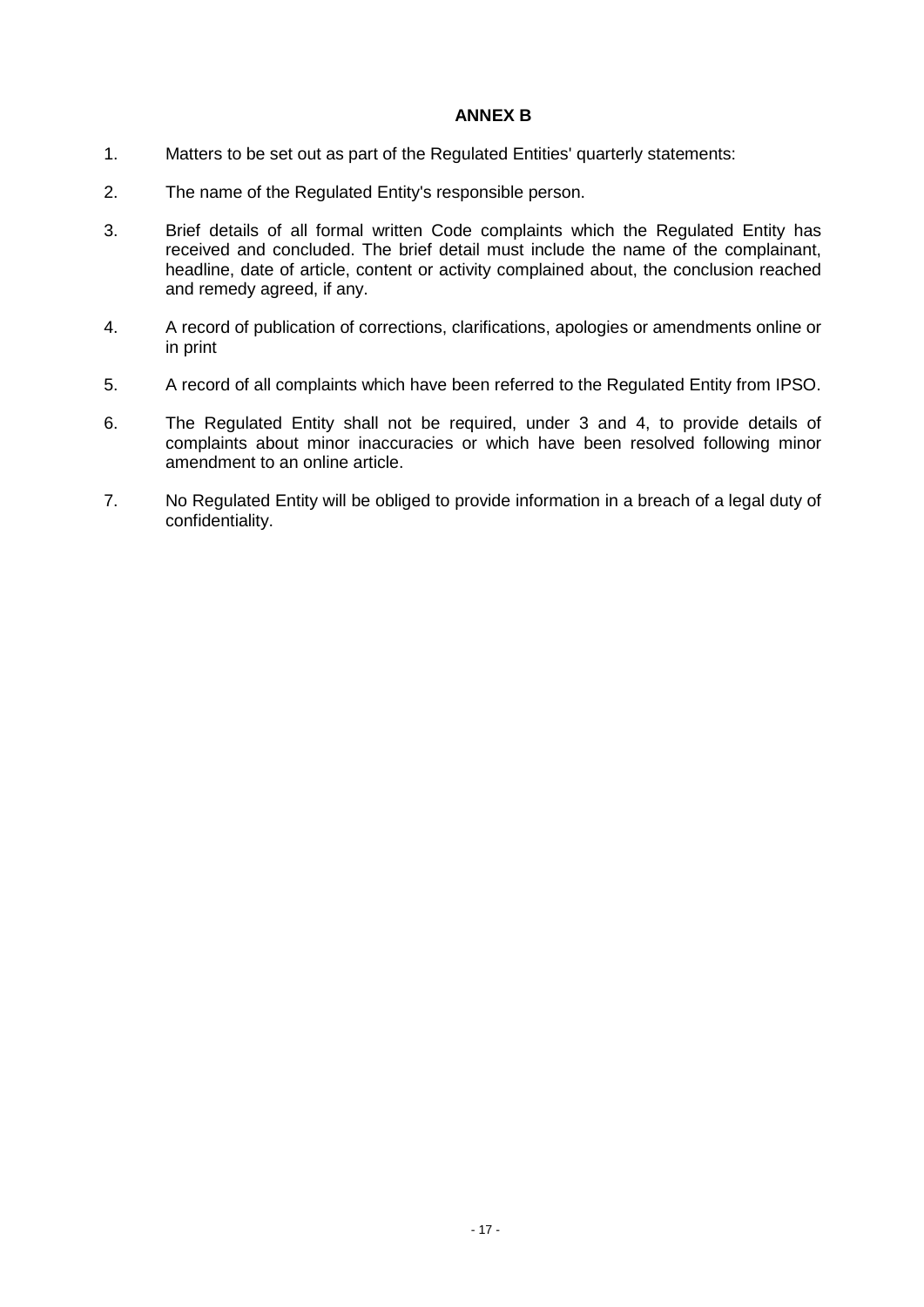### **ANNEX C**

- 1. The Regulator will inform the complainant and Regulated Entity in writing when it begins consideration of a complaint as set out in Regulation 14.
- 2. If the complaint has not previously been subject to the Regulated Entity's internal complaints process, the Regulator will provide the Regulated Entity with a copy of the complaint (and any further correspondence) and, if relevant, a copy of the material under complaint.
- 3. The Regulator will require the Regulated Entity to respond to the complaint within 7 days, or such longer period as is reasonable in the circumstance.
- 4. The Regulator may then conduct such correspondence between the parties as is necessary in its discretion to mediate or investigate the complaint, subject to the procedural requirements set out below.

### *Confidentiality*

- 5. Neither party to the complaint should publish material provided to the Regulator as part of the investigation and mediation of a complaint; disclose such material to third parties except as is reasonably necessary in order to engage in the complaints process; or otherwise use it except for the purposes engaging with the complaint.
- 6. Should either party publish or disclose such information without consent, the Regulator may decline to consider a complaint further, or may consider the disclosure when reaching a determination on remedial action under Regulation 30.
- 7. These provisions do not prevent the Regulator from publishing details of correspondence exchanged during the complaint as part of a ruling on the complaint.

### *Transparency*

8. The Regulator will ensure that both parties have had sight of any material on which the Complaints Committee may rely in reaching a determination on the complaint, including correspondence from the other party.

### *Timeliness of correspondence and complaints that are not pursued*

- 9. The Regulator shall require both parties to a complaint to cooperate with it in the prompt consideration of complaints, and shall request responses to its correspondence within 7 days or such longer period as is reasonable in the circumstances. The Complaints Committee will be able to take any unreasonable delay in correspondence into account in coming to a view on a complaint.
- 10. Should the complainant fail to respond to correspondence the Regulator shall provide the complainant with a reasonable deadline after which the complaint may be closed as not pursued.
- 11. Should the Regulated Entity fail to respond to correspondence, the Regulator shall provide the Regulated Entity with a reasonable deadline, after which the Complaints Committee may proceed to make a determination on the complaint.
- 12. The Regulator will not generally reopen a complaint which has been closed as a consequence of a failure by the Complainant to provide a timely response. Complainants